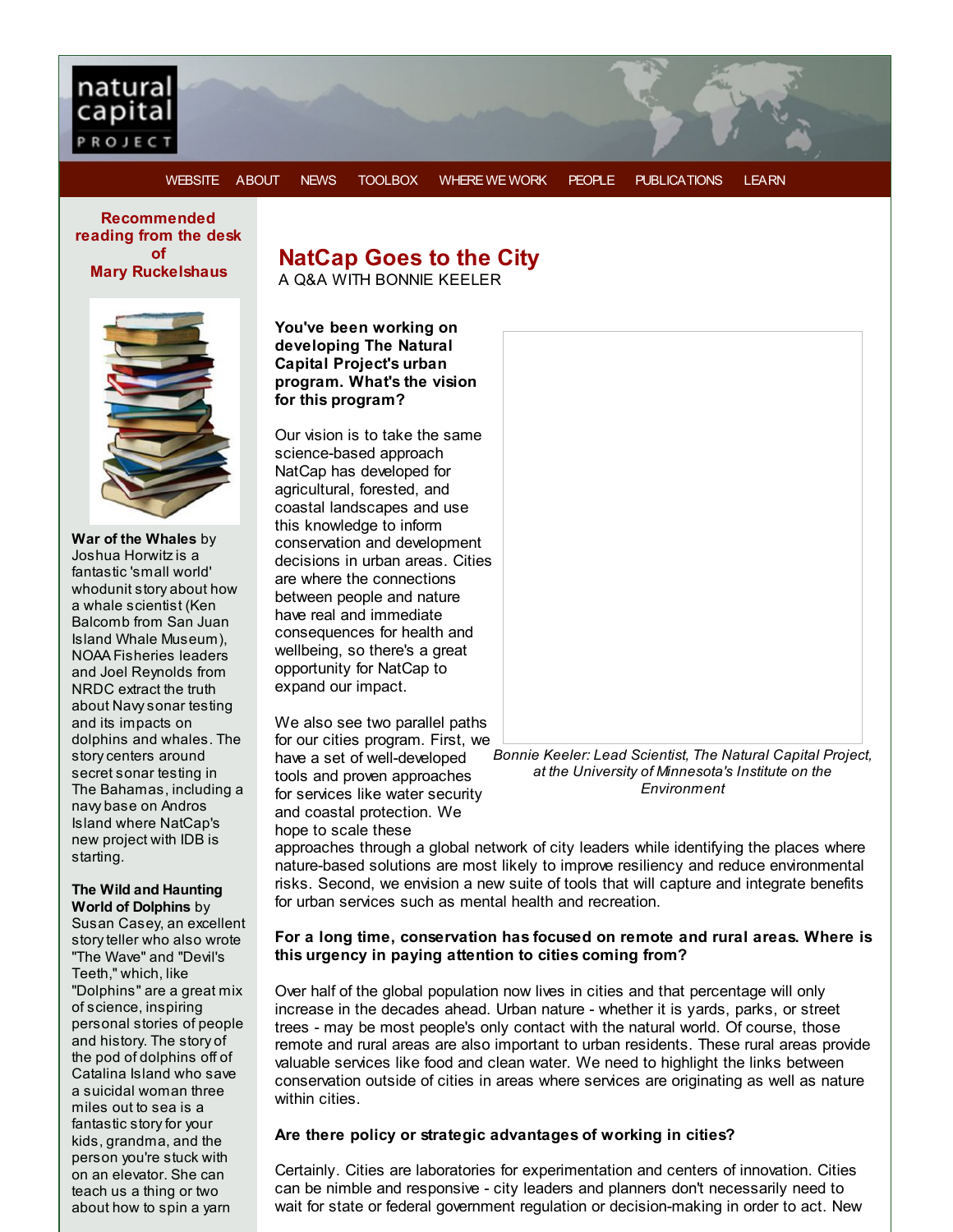from geekystuff.

**The Weight of the World** by Elizabeth Kolbert Another favorite writer and topic: In this New Yorker article, Kolbert talks about the power of a single leader in transforming the world. She profiles Christiana Figueres, who leads the UN's Framework Convention on Climate Change, and who is preparing for the next COP (Conference of the Parties) coming up in Paris this fall. Figueres is 5 feet tall, 59 years old, and is passionate and personal in how she engages world leaders in a 'bottom up' effort to enlist support for reducing carbon emissions. If she can do it, whycan't we?

#### **NatCap Senior Hydrology Adviser Drew Guswa to become Smith's Engineering Program Chair in 2016**



A civil and environmental engineer, Drew Guswa is on sabbatical at Stanford, and among many projects, he is helping NatCap scientists analyze how changes to the landscape affect seasonal water flow, also known as "the sponge effect." He has already transformed the way we incorporate hydrological principles into our models. Guswa also features prominently in the current issue of Smith College's [Quarterly](http://r20.rs6.net/tn.jsp?f=001a9EaJdokuUFZTSzpkXsAXIZ3RBI3Rd-deeoB3gO8ZnfD1VqXJTfGQ_ikZBL67bJiok8hO4Td4briensVFPAVMl8tjjYHXLN6AjKvpnHhK39xPuyge0GrKXurhTV1yR33azjqeF8-_hceYEsVASMFBL7Yojx9wHt7xQkZC4Y12HEUmu0nShpbirZ_T9gu5sA-l0tU5WkjVYUSoOIl5-98IJ9jSB_k9UxHl3gFmm5AnmphYueMVDmsGK2GUkiYnIYWSa8MFvji0KIHXmR9-3oWPLQZe8UjsZSl3_GYr_i2wOs9_Hd5nptv-mVypAygsFXAkAWhzkk6BvHvhk2tDdUvnz_zA_C7DebM&c=&ch=) Alumnae

magazine for his role in building their engineering program, bringing women into a field that's 86% male. Guswa also keeps

York City is setting up task forces to explore nature-based solutions to the urban heat island effect. Leaders in Durban, South Africa are ... (**[Click](http://r20.rs6.net/tn.jsp?f=001a9EaJdokuUFZTSzpkXsAXIZ3RBI3Rd-deeoB3gO8ZnfD1VqXJTfGQ_ikZBL67bJiJAEk3J-8aVemgdGNDTINBBngkpc_OuSF2CW91_xrTiQk_QQsIll7WCxebXNxZ_21BFDk-Ocy56Q8Zoy_tavBM4FPOIKqFADp7z07Zwf3bs9xHtiuMsoXq5BzT-uR6td0GmeXjl7KQCx5-AK8MleoKN-AZwwXtODUGmBk_TtERxjYb_29Wq-K3MOA5gk1FQ2LuFYge9sWEX8U_lXc4xzeYqyNQ4VyJd3DXayXUEp6QlS_V-GMaL2S-9Jv85R2sqkHbOCbvQcT1pYMLi63mhpZywMfJeeGw3tP&c=&ch=) here** for the rest of the story).

# **Peter Kareiva Goes to the City**

KAREIVA TO LEAD UCLA'S INSTITUTE ON THE ENVIRONMENT

NatCap co-founder Peter Kareiva stepped down from his full-time position as chief scientist at The Nature [Conservancy](http://r20.rs6.net/tn.jsp?f=001a9EaJdokuUFZTSzpkXsAXIZ3RBI3Rd-deeoB3gO8ZnfD1VqXJTfGQ_ikZBL67bJiv-rqxrvq8YgiJtAd0KnuIp24UagjUSyQcxlyRc_tWe96Obp6fYU6CJi88v_M-WR8NlEkNJ2mAefaIveB6TenWV1POR3B5KMye3twVs4UEn1JJTvtQxYZmDIK1kH45TnWMogV6ifbb1izcJbhCzxgJzGl72kPEgpNgFbxqEzCdOO5qUMkbFk52vgMoTI9RoazkzGVIAPt9k11dA8HjQq9zNOqyynR0rJDd-sVgR_fKq1l9uyUBH4dhpsznrPuYFIwi9QUX4OGvAQQGcjQmZ5G2Hod47ZRBc8cN4QdaIo6TJToCMrpyzJx5cZc6ZrwS5s6r7tQtSmXN4qTtJ1YQoeAYniWWSgi5RfsJs6j9fkKpqFkNksQISbDjg==&c=&ch=) to lead the University of California - Los Angeles' Institute on the Environment and Sustainability. Though he will continue to play a leadership role at TNC as a Senior Science Adviser, the news sparked a shower of retrospectives on Kareiva's contributions to environmental science, including



Peter Kareiva. Image credit: poptech/Flickr via a Creative Commons license

being credited with helping to change the trajectory of conservation, putting humanity in center focus.

"Peter consistently made conservation about people," said [Sanjayan](http://r20.rs6.net/tn.jsp?f=001a9EaJdokuUFZTSzpkXsAXIZ3RBI3Rd-deeoB3gO8ZnfD1VqXJTfGQ_ikZBL67bJi3G16jyduz_0rSYzJffD64QE3NzovSZmAHD4MmFxooi5uyHyW0ErCO2uSXyowusOcG7cBcfsDB8A_5FTrczeRMsLBiEhn9Qc7Cerek8b50cdeYHzLwk1didWKd01Q4p1GCDm4NTGyqLL0ad7yKDNAOuomU1QnkX-UqibuKGI7B7rBHvg9c4sQ7hGBk7x6LNwCMQ4XQsMcHFi6wKhCrSSZy6mv2WU3GXm68Zx4ah1MzvPA28x79YtPyjV8OdJLUBTUFJulVIQSP1wvRdC4DQH_g9Gc_A4KMNeXB0tnreiaahntzVq9x1gQSC8X6FE_HjtVUII5ng54CsU=&c=&ch=), executive vice president and senior scientist at Conservation International, "and with that simple innovation, he gave us a new paradigm by which we could protect the places and creatures we love. Everything from water funds to community-based fisheries to Development by Design is rooted in and supported by this simple premise: that people need nature, and saving natural capital is an investment in our future."

Kareiva will continue to guide NatCap from his new urban hub, and maintains his role as a member of our Governing Committee. He outlines some of his vision for this new endeavor in an interview with the  $L$ A [Times](http://r20.rs6.net/tn.jsp?f=001a9EaJdokuUFZTSzpkXsAXIZ3RBI3Rd-deeoB3gO8ZnfD1VqXJTfGQ_ikZBL67bJiDxOBmPYUMQo1Nkab5lsfQHLU_tzKTMsXqcnV39YDG58iiriXZKxVvDxyUGeOvjm9culL2M-XtBqvtrwy8UWQRSK8SSlGal6_2TTp_hGMZowwVtC1N3cbjVq2SfBs_uRyHTFJxJQb5ybauUPPWc_GMmNaGYmwjW7tgzNHhzWkuf4si_T0sc8sTC-Wf2NTgAeQvbE27Fn7taQoPIAyQFdPiceAUnQKrOzWSaC6c73B8pVvR74ANtbwbkrSqhu_iMI1Hk0japcUYFDucwP3EXE6XUg6AIaQHwjgCqt7RUDJ_7dQHSM2zlr1QIqWtsgL53Ff&c=&ch=). "We probably know enough biology to solve most of the problems," Kareiva said. "It's not biology that's eluding us, it's social science, economics, psychology, human behavior, how to reach people."

"People's values are at the forefront of conservation psychology. I think we should start with what I call the endgame: What do we want the world to look like in 2050? Have that constrained by real information: There are going to be 9 billion people in the world. You have to work with that. And there's going to be climate change, and that's part of your palette. You paint the picture of what you want the world to be like in 2050. Then you say, "What are the ways of getting there?"

# **Recent Press and Publications**

WITH NEW RESEARCH, CAN BIGAGRICULTURE LEAVE ITS FOOD SAFETYSALAD DAYS BEHIND?

New research by NatureNet fellow Daniel Karp and collaborators shows that a massive effort to cut trees and clear shrubs from California farms did not have the intended effect of making food safer for people, but may have even made contamination more likely.

After a particularly virulent strain of Escherichia coli killed three people in 2006, and put nearly 200 others in the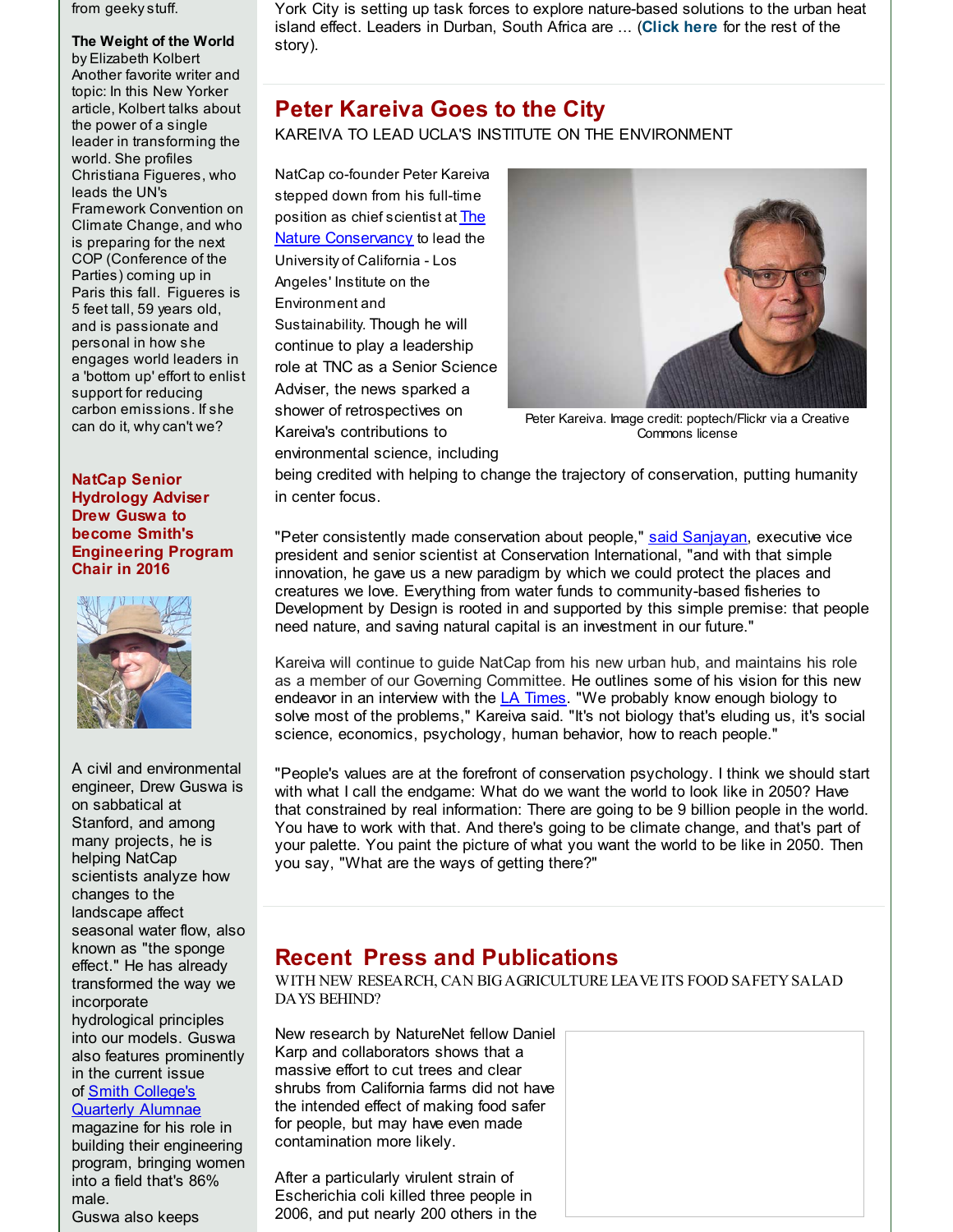a **[blog](http://r20.rs6.net/tn.jsp?f=001a9EaJdokuUFZTSzpkXsAXIZ3RBI3Rd-deeoB3gO8ZnfD1VqXJTfGQ_ikZBL67bJiiihKQZ13FL5x8Nxha4bx2rpxSDJIEG9_PbztVAVEG3QiiGc_mKTAMCJt649RsPYb4wZE6b8b4XTmLMCRxu_WMiZcS2WyjHQIo4Gjh6bATBEA3fKMnSL_xEe-hOsEG940NcOrR0VIk2v0EYVTKLhkiRtEzrBVPtgTrygMcKTPC7XwEBSI-JDEklXY1nld4gweXuhLwakH6ylIO_Y2HVvyW43rYxGafBjnrv-EoDYIYC2FfUlgcB2Xkr8XgrbW9UFQCabtXqyA0d598Wo11NdC4y_GIwAmANPy8v0TJkBR_cOb8CoPIoW47KAoUSQA_A-E7zxyd5lF-uQ=&c=&ch=)**, where he uses storytelling to show how the science he does is relevant to his audience. A recent entry: "The real story of the Panama Canal is one of hydrology. 52 million gallons of water are required for each ship to make the trip through the canal. That's 15% more water than Smith College uses in a year."

### **Software Tools**



ecosystem services and tradeoffs

[InVEST](http://r20.rs6.net/tn.jsp?f=001a9EaJdokuUFZTSzpkXsAXIZ3RBI3Rd-deeoB3gO8ZnfD1VqXJTfGQ6tByOyQggrIE7ecEhgVrLJllopYtw9L6GW682pOsW1rRQJYYTzjPIyVlN3YsrWkKI01bn-HBIMXR5Ip74-520SdoHM2C7Qlzzyc6GAvNHQPlOwPZsKbh-Y6iQMjbSuSd1Wim7opFKrPeSqt19IdfGC4OH3t-59b_2KjwCfp9dsJrcGwRUW3LL5b9xUa8omU6p3KcQY2QKHTvexhCbNhkmsfnxH_YjadmLMjEZYrVo8BTyBU0SAtiqRGKNoh_pMbgF3NEy0PS6aQ5UyDPyV0MLykV-hkNO_Zng==&c=&ch=) is a free and open-source software suite developed by the Natural Capital Project. You can download the latest version of InVEST [here](http://r20.rs6.net/tn.jsp?f=001a9EaJdokuUFZTSzpkXsAXIZ3RBI3Rd-deeoB3gO8ZnfD1VqXJTfGQzNo-UNnPjho4vFaH6dzcaWirlbSqwbj0w2O7EaEPxfzPKqXl8N3y6QvTPhR5xo-F0YL-sDe9i8aGoCD2uv0WHsmfMIAVcrb12BVOUxWaEgZkfRqEFC1e5Q9kpBTBpc1mHaYMjKDJvdGrjqrimfmI835L_kA6W3g61JZ1A9q9u24RCU8VpD84kbjyE9HCMYg_k2d6shqVUJ5w0YO3cUR3kPnRxqWcWc1eYCxuthGeD9_DLRWXPoB35mj_yFkVfxv3-tsc-HcHh5tmb2aJrqnZooLXP0olVeRLQ==&c=&ch=).



[OPAL](http://r20.rs6.net/tn.jsp?f=001a9EaJdokuUFZTSzpkXsAXIZ3RBI3Rd-deeoB3gO8ZnfD1VqXJTfGQ0gKE_by9XNsua21nfmASIoNJUxiVquJt09WzkDr4kVw0BAjDd1S4BFnaKjN9sXh-VT-u1o2lCrIKvuoc6JQJZobrnndzHgqFwPV2bbkhv4HZeOrDLeT8UUcS3HttPEqin5Zn1XBMlCwbBH0sNNNWArNVXDfPhPQsDhtNik_btmTlfuHxk4Mt8r-cuFEapuI79nvyBsGQ1H6DnnWvuBLCeR65yCGaX6_Ck34iz0ZbuXdd9jQtJ437ztaJe-iCeDvxOlIL6ibBKIOWmuAXazICxgmjcvnRWXAwg==&c=&ch=) is NatCap's latest free and open-source software for mitigating development impacts. You can download the latest version of OPAL [here](http://r20.rs6.net/tn.jsp?f=001a9EaJdokuUFZTSzpkXsAXIZ3RBI3Rd-deeoB3gO8ZnfD1VqXJTfGQ5wX1zC8BwYiczIBb_GpSrLHoc05LMDRVhDs6mrjDsiwKu0VKrjuEhifgz-cZlbJffBtrCOZWQ287yKjy7U2_ywVbu5LIqHyybwp0Itpeu-V_p7Wl-sd7GrKX0kIrB3e2TPsPYOuexrMXLURas5kz_7bQmexltOi3GPhUgXTiWnJUse3BbwFFWmNiBhe8Sxo9GPQq-owsazMBwdBMsodw4LTU_oqXLk5mdLmQ7BLLZPYCJ_L0A70jrBLaSwjsQSbfQdloNaVP0q6GzHGuO4zdyeDjxnCMoSkzWvaNN-0UvaI&c=&ch=).



[RIOS](http://r20.rs6.net/tn.jsp?f=001a9EaJdokuUFZTSzpkXsAXIZ3RBI3Rd-deeoB3gO8ZnfD1VqXJTfGQ5bB5PnUeOBB67En0zYBbw4xcLJNSwxlj1KVWIF2-PPD00OSRWFEX8EsuTLCK5T8_qsg5WKKcui-G1nuUpXXMZghhuKt-dYApZ5JIu7-8d_4j9DiFOT8qXnfs36rClJuxO6s6wdJY90Ktghq16VswjhiEoK4RvjuSw_EfVyYdPO50v_MYSUX_BGPGj5t07f9gC9h3FIst-6ybu6sg6a0gOWee0jRwCleM6Z5IzavR7t8SEsZIkfg4Gfnk_PDdWIuKm13F9Ak0J_izbtME5atCVxY-mX0whx2Ow==&c=&ch=) is a software tool that helps design costeffective investments in watershed services. You

hospital, including 30 with kidney failure, investigators traced the bacteria back to lettuce grown on the California Central Coast, an area known as the nation's "salad bowl," producing two out of three of all salad greens consumed in the U.S.

It was known that cow dung can harbor the bacteria. Since the Central Coast is a patchwork of ranches and vegetable farms a perception emerged that wildlife were the culprits, spreading the pathogen from ranchlands to crops. Acting without data, food retailers, packers and buyers requested that

Above, trees line a stream adjacent to farmland. Photo credit: Wild Farm Alliance



Photo credit: Wild Farm Allian

farmers try to eliminate feral pigs, birds, foxes, rodents and other animals that live on farm peripheries. Farmers complied by setting poison traps, erecting fences, taking out trees and shrubs, and dumping chemicals into reservoirs. [\(Click](http://r20.rs6.net/tn.jsp?f=001a9EaJdokuUFZTSzpkXsAXIZ3RBI3Rd-deeoB3gO8ZnfD1VqXJTfGQ_ikZBL67bJiJAEk3J-8aVemgdGNDTINBBngkpc_OuSF2CW91_xrTiQk_QQsIll7WCxebXNxZ_21BFDk-Ocy56Q8Zoy_tavBM4FPOIKqFADp7z07Zwf3bs9xHtiuMsoXq5BzT-uR6td0GmeXjl7KQCx5-AK8MleoKN-AZwwXtODUGmBk_TtERxjYb_29Wq-K3MOA5gk1FQ2LuFYge9sWEX8U_lXc4xzeYqyNQ4VyJd3DXayXUEp6QlS_V-GMaL2S-9Jv85R2sqkHbOCbvQcT1pYMLi63mhpZywMfJeeGw3tP&c=&ch=) here to read the rest of the story)

### **Comanaging fresh produce for nature conservation and food safety**

Karp, Daniel S.; Sasha Gennet; Christopher Kilonzo; Melissa Partyka; Nicolas Chaumont; Edward R. Atwill; Claire Kremen. *PNAS. August 10, 2015. doi:10.1073/pnas.1508435112*

## **Other Press and Publications:**

### **Who loses? Tracking ecosystem service [redistribution](http://r20.rs6.net/tn.jsp?f=001a9EaJdokuUFZTSzpkXsAXIZ3RBI3Rd-deeoB3gO8ZnfD1VqXJTfGQ_ikZBL67bJiGRUDplb24-72pZEv_iP5csQN7c5BlPVrd5YZ0RqfNDPf7mEfMpnSD9jrTZKwkjjeI1hQX7SQlqnMx5jEWZH-dih30W8jCRfACR2Rw8I7W6UK787maqf3nf3QDf0LkykVtUjbdq_yzE-LhEOjqLjeTwyepLI_NxzpUh_zoyRW6t6tLTPNxlrVVhdJnbv43-O8OA4srAF9yxlCqWcOZ6-xomA6bzfbvKj4VcOH4BS-eHjI6SaHc2I0xFs7m-5zx88V9AT_dV8lZUtlk6DnNAOyTg==&c=&ch=) from road development and mitigation in the Peruvian Amazon**

Mandle, Lisa; Heather Tallis; Leonardo Sotomayor; Adrian L. Vogl. *Front Ecol Environ. August 2015, Vol.13(6), pp 309-315. doi:10.1890/140337*

The deforestation created by a proposed road project linking two cities in Peru and Brazil would harm water quality for nearby streams and rivers - an impact that could be compensated for through mitigation activities such as planting trees. But a new study looks for the first time at whether the benefits of mitigation (i.e. cleaner water) would actually reach the people most impacted by the proposed project.

"It doesn't seem like it's possible to completely offset the ecosystem service losses that would be expected from this particular road project for all people in the area just through restoration or protection of natural ecosystems," said lead author Lisa Mandle. "By accounting for which parts of the landscape are providing benefits to which people, with the same amount of area used as mitigation, you can get a lot closer to off-setting those losses than would be possible just by using total area and ecosystem function, which is how most permitting mitigation programs currently work."

### **Mitigation for one & all: An integrated framework for mitigation of [development](http://r20.rs6.net/tn.jsp?f=001a9EaJdokuUFZTSzpkXsAXIZ3RBI3Rd-deeoB3gO8ZnfD1VqXJTfGQ_ikZBL67bJicnmFAKSlxUKPhl8XRy6b9E3L_So0AY-jJEGydndvR9bkTa2vBzfLTciD7-diUePLgSANAzlGSibd92kDX5NygL_vxRKzrrLGUH_Ht9bZDb3mTIgOypfUFYvnXjjmGm3ofT7TOrivSWCPwlTaZajsLELED80NBYaZMHbOqrMT4Lx0P9NDyRMiUCVUXxACeH_QeX3d-othjU0QYch7uGF0_38dJn0_qNc0eRtWETqDMxYF7ts_RL3nu8RyPR-IV2-CLIMT1mL1wLR57YFh4Mot8CDAThYqycaSLojWPCCmKtw=&c=&ch=) impacts on biodiversity and ecosystem services**

Tallis, Heather; Christina M. Kennedy; Mary Ruckelshaus; Joshua Goldstein; Joseph M. Kiesecker.

*Environmental Impact Assessment Review. November 2015, Vol. 55, pp 21-34. doi: 10.1016/j.eiar.2015.06.005*

### **Towards integrated [social-ecological](http://r20.rs6.net/tn.jsp?f=001a9EaJdokuUFZTSzpkXsAXIZ3RBI3Rd-deeoB3gO8ZnfD1VqXJTfGQ_ikZBL67bJibmErygbbq1Fx49zcWfrI5exHTNnF5kadEiKrABcAFmkVlfSZBQ78JnBXB2G5iVzmHPTy1bEF82ZrYFkCJ29x-HbY4_inDhTM8W1ArMUOgXJNqn_Ij4pNaxN0AKbEdWaVOu-N9-vQQ6wYJd8-QE16S7PRODQ7mcKNkt9LohqA5AAOILOitB-ZB2QqsSn6BoQNCTPN8_NKkABpmf72l5d8B0JXjzxMaiWYzpX-6iRZLDdN7KtKWtQtprMXU5ZmRcG8V0lfN8kzbLG-5WTmVl81cYfLgt6f9U-WG048uayJZtq9R5ceL0maGA==&c=&ch=) sustainability indicators: Exploring the contribution and gaps in existing global data**

Selomane, Odirilwe; Belinda Reyers; Reinette Biggs; Heather Tallis; Stephen Polasky. *Ecological Economics. October 2015, Vol. 118, pp 140-146. doi:10.1016/j.ecolecon.2015.07.024*

**Forage species in predator diets: synthesis of data from the [California](http://r20.rs6.net/tn.jsp?f=001a9EaJdokuUFZTSzpkXsAXIZ3RBI3Rd-deeoB3gO8ZnfD1VqXJTfGQ_ikZBL67bJihjXs3yC70cIoDvys1a2iYZf2r2p0dpv4-4_sCO7l0rLDM9Poz460cvVvur25BILdehv319oEii0_AefDJYXAvxsP2NTx0tBw_3f78qqz6tUy4R5riT5hR_Gmh3aCBGewag9GtFy-tO1JMK_flOB9VVV2l2bM9BLdMJ8Dzfq3tLapyzcCJ1sEaWdcfwo6XuDZn-cq4NyTDmbOcV29jl2uGZ2QQ1_5JB3WdJB5rhilPsW0bslbxXRH9yXjqvDCu16Mk0RiSKMN__MDoPDQfqytQA==&c=&ch=) Current** Szoboszlai, Amber I.; Julie A. Thayer; Spencer A. Wood; William J. Sydeman; Laura E Koehn.

*Ecological Informatics. September 2015, Vol. 29, pp 45-56. doi:10.1016/j.ecoinf.2015.07.003*